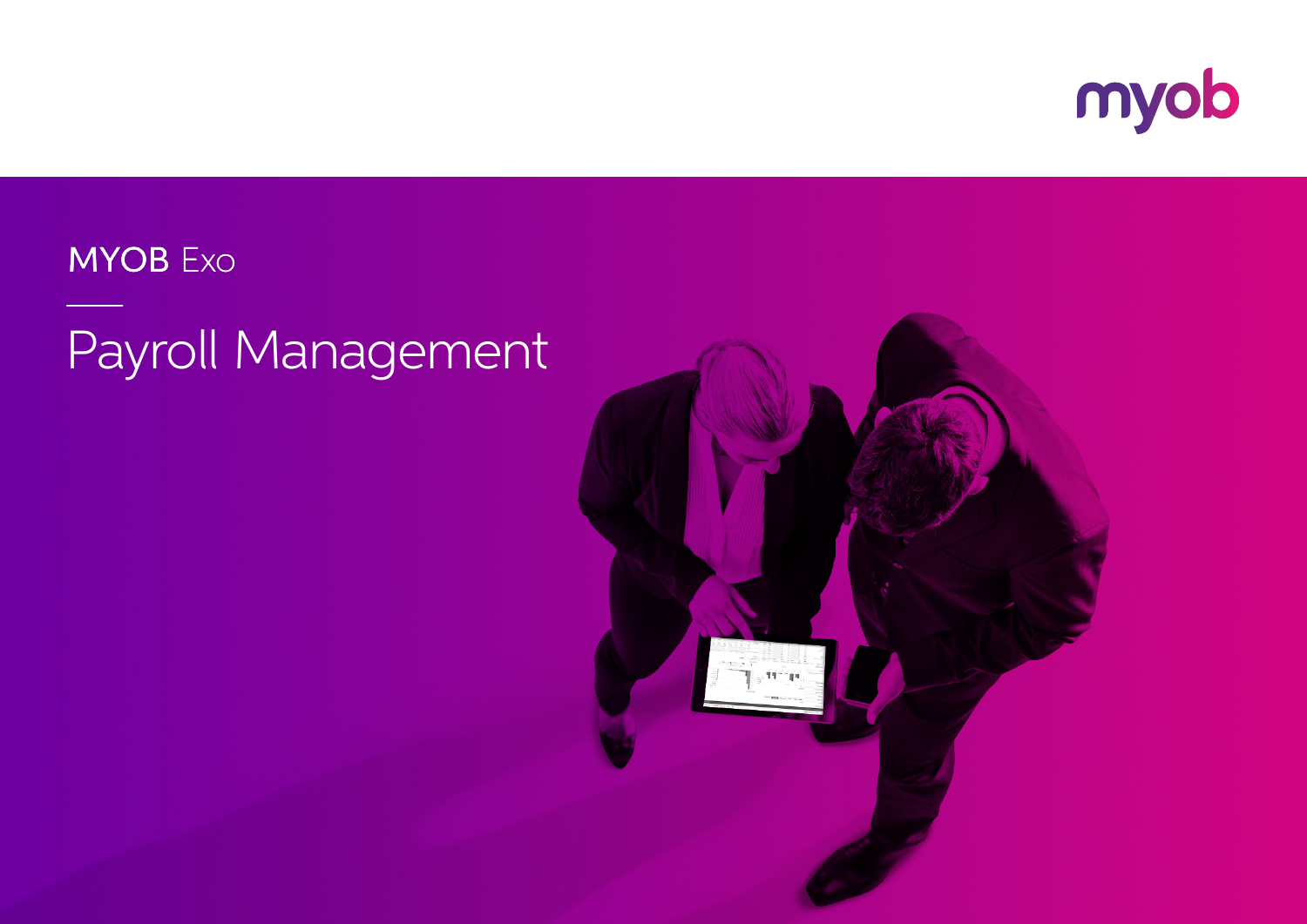# $\overline{\phantom{a}}$  Contents

| Payroll<br>2<br><b>Exo Employee Information</b><br>3<br><b>Exo MyStaffInfo</b><br>4<br>Time and Attendance<br>5<br><b>Timesheets</b><br>6<br><b>Timeclocks</b><br>Want to hear about one of our MYOB Exo Business success stories?<br>8 | MYOB Exo |  |
|-----------------------------------------------------------------------------------------------------------------------------------------------------------------------------------------------------------------------------------------|----------|--|
|                                                                                                                                                                                                                                         |          |  |
|                                                                                                                                                                                                                                         |          |  |
|                                                                                                                                                                                                                                         |          |  |
|                                                                                                                                                                                                                                         |          |  |
|                                                                                                                                                                                                                                         |          |  |
|                                                                                                                                                                                                                                         |          |  |
|                                                                                                                                                                                                                                         |          |  |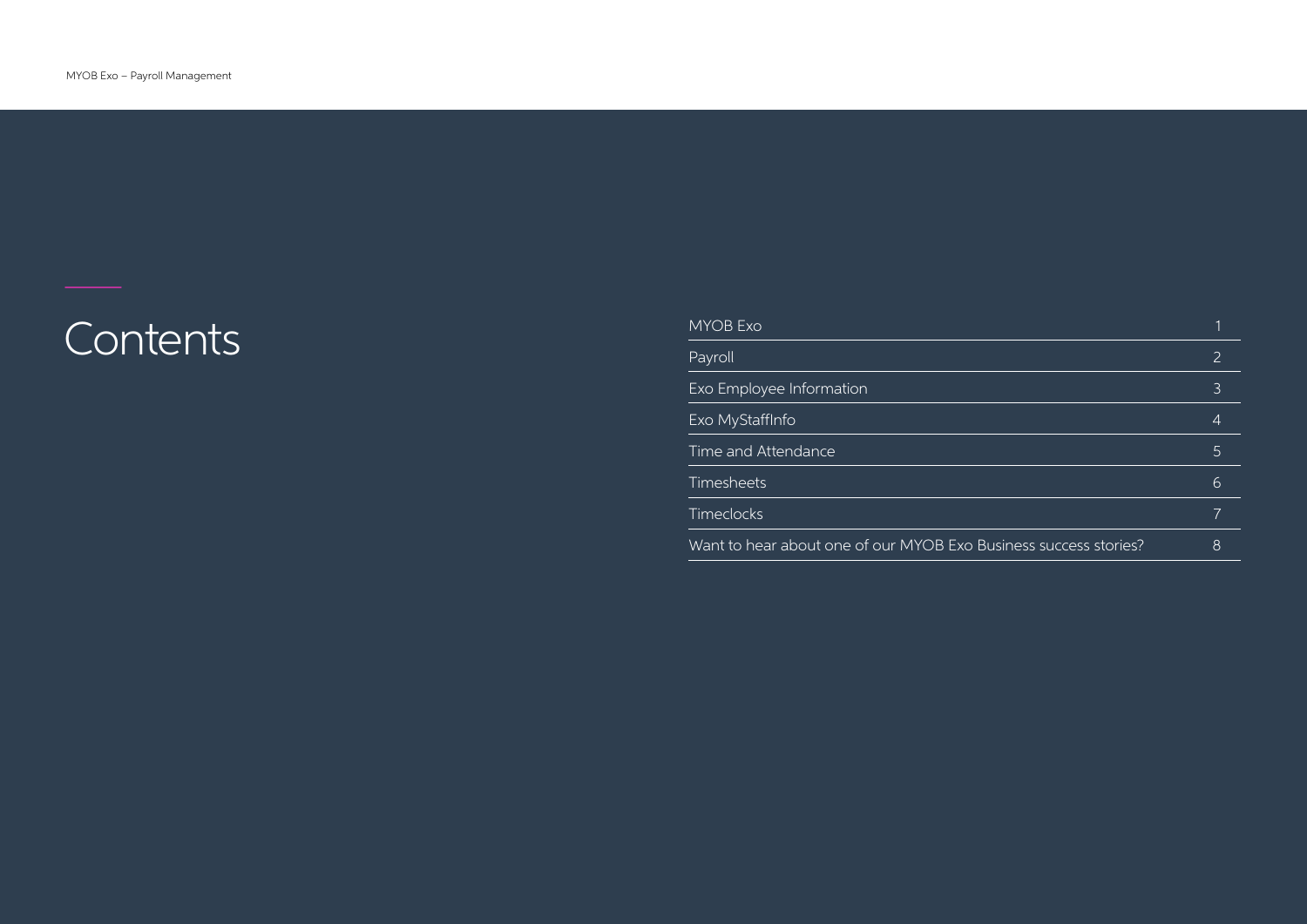## MYOB Exo

Providing greater insight into all areas of your operations, along with giving you more control and has the flexibility to grow with your business, MYOB Exo Business and MYOB Exo Employer Services can help run your business like never before.

MYOB Exo provides the flexibility to build an entire business management solution that meets all your individual business needs. Here's how:

- + Easy accounting and GL functions
- + Multiple locations / divisions / branches support
- + Management dashboards
- + Fully integrated Customer Relationship Management (CRM)
- + Advanced stock and foreign currency management
- + Extensive landed cost and shipment tracking
- + Integrated job and project costing functionality
- + Payroll, time and attendance and human resource management
- + Consolidation of financial transactions for all entries
- + Comprehensive and customisable accounting process flows and corresponding checklists.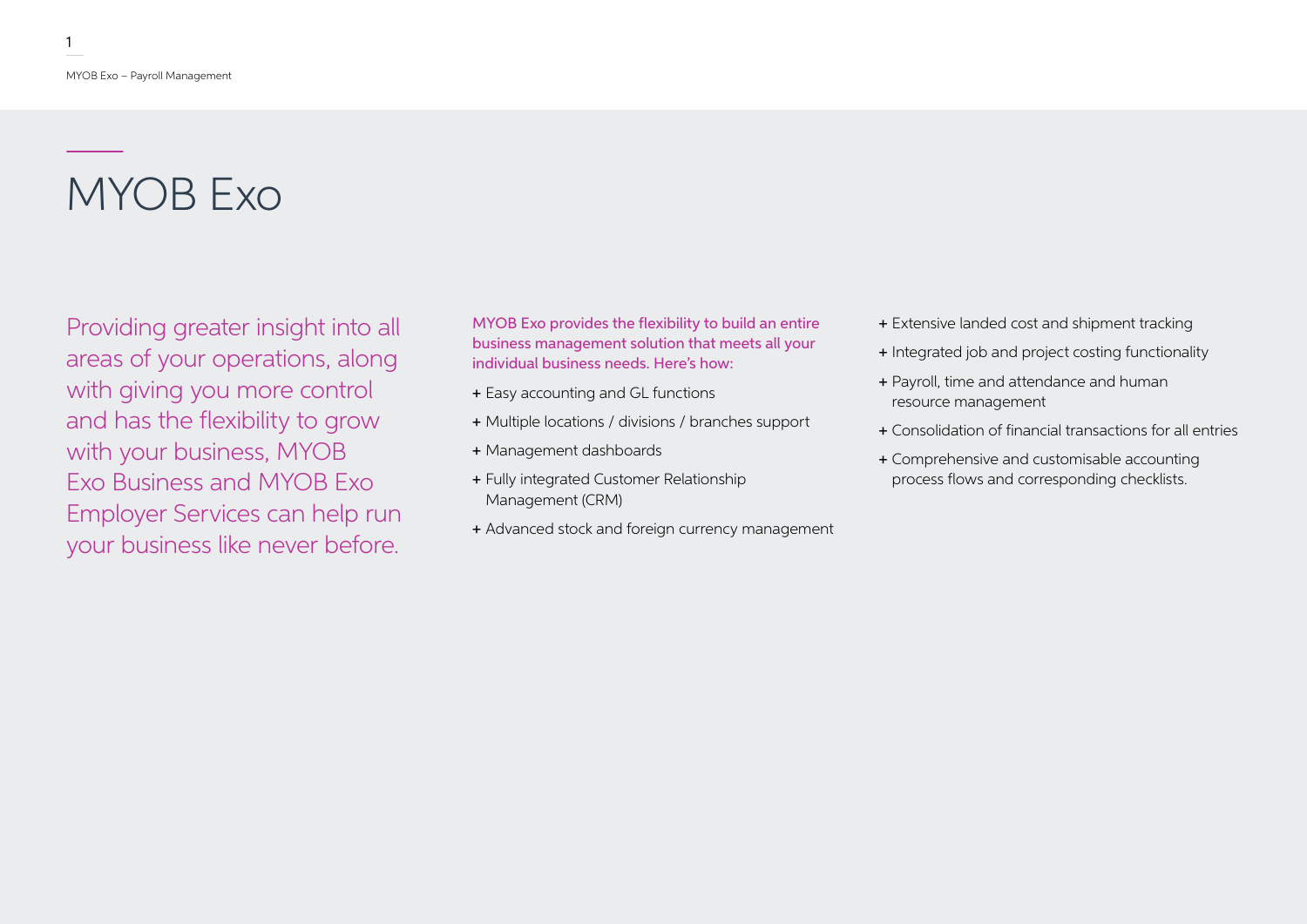## Payroll

MYOB offers a suite of products called MYOB Exo Employer Services. Specifically designed for medium sized and larger businesses, the suite delivers a powerful payroll management solution with a wide range of flexible processing and reporting functions.

MYOB Exo Employer Services Payroll module enables you to export General Ledger information and interact with the electronic banking system and process many pays per session. MYOB Exo Payroll allocates relevant taxes and accrues leave, sickness and other entitlements.

It's able to plan for and manage staff leave and its effect on overall staffing and productivity levels. Staff costs and trends are easily tracked with over 40 standard reports available, including audits. With Exo Payroll there is no need to roll-over at the end of the financial year which enables its users to access previous year(s) information.

- + Detailed cost and General Ledger analysis
- + Up to 50 management and accounting reports
- + Exports to AccountRight Premier and Exo Business, as well as most other accounting systems
- + Interacts with electronic banking and the tax office
- + Automatically accrues leave and handles payments in accordance with legislation.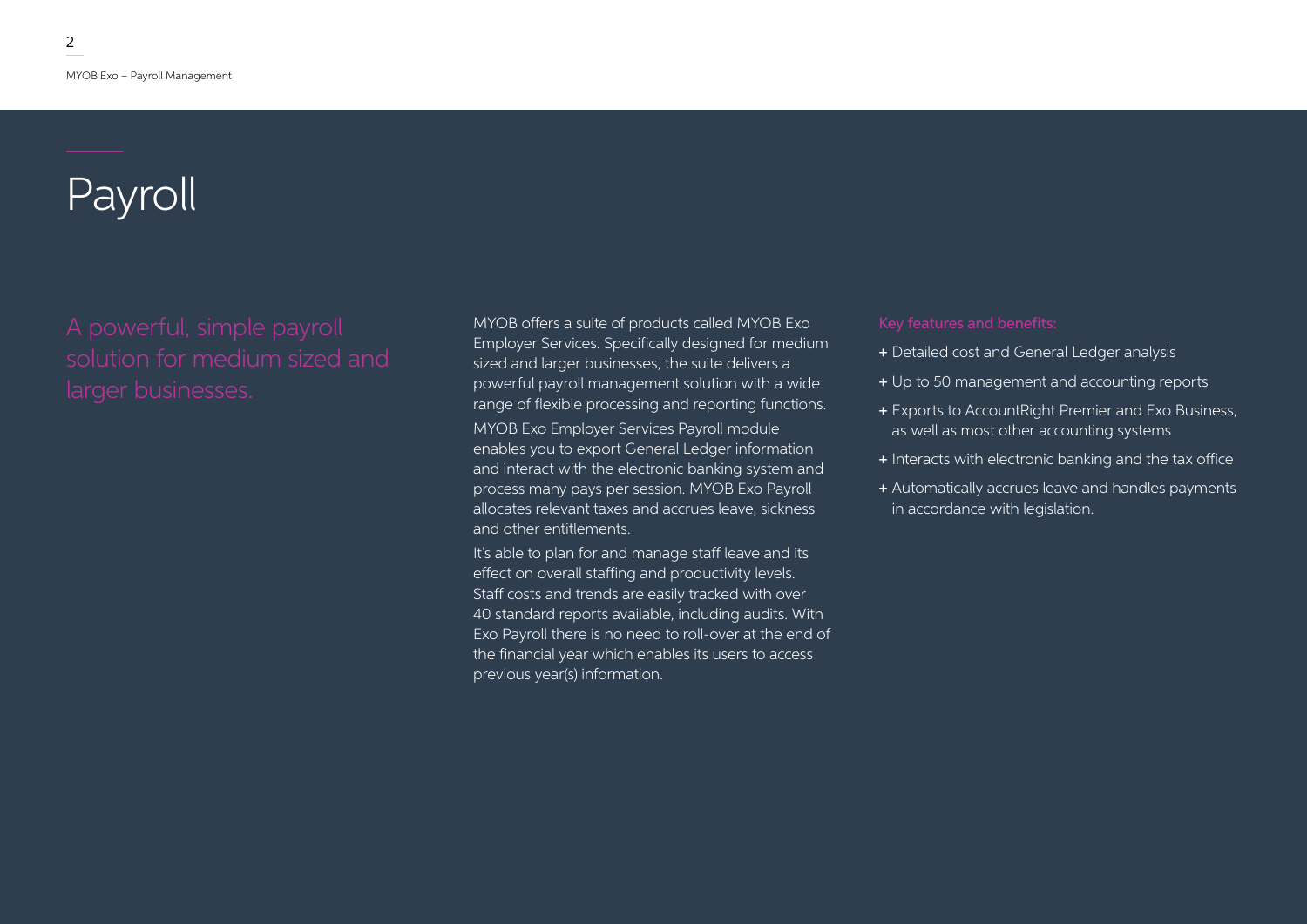## Exo Employee Information

### Easily track and manage your staff information.

MYOB Exo Employee Information is an easy-to-use data management tool that helps you stay up-todate with all your HR records, from job descriptions and candidate records, to performance reviews and disciplinary matters.

And with Exo Employee Information's reminder system, you need never forget about reviews, training updates or inductions again, even if an employee has moved to another part of the company.

### Key features and benefits

- + House all your HR data centrally, in one place
- + Link documents like job descriptions and performance reviews to employee records
- + Extract information easily using 'favourite' report settings
- + Automatically reassign training when an employee moves groups
- + Set up individual users with specific access rights.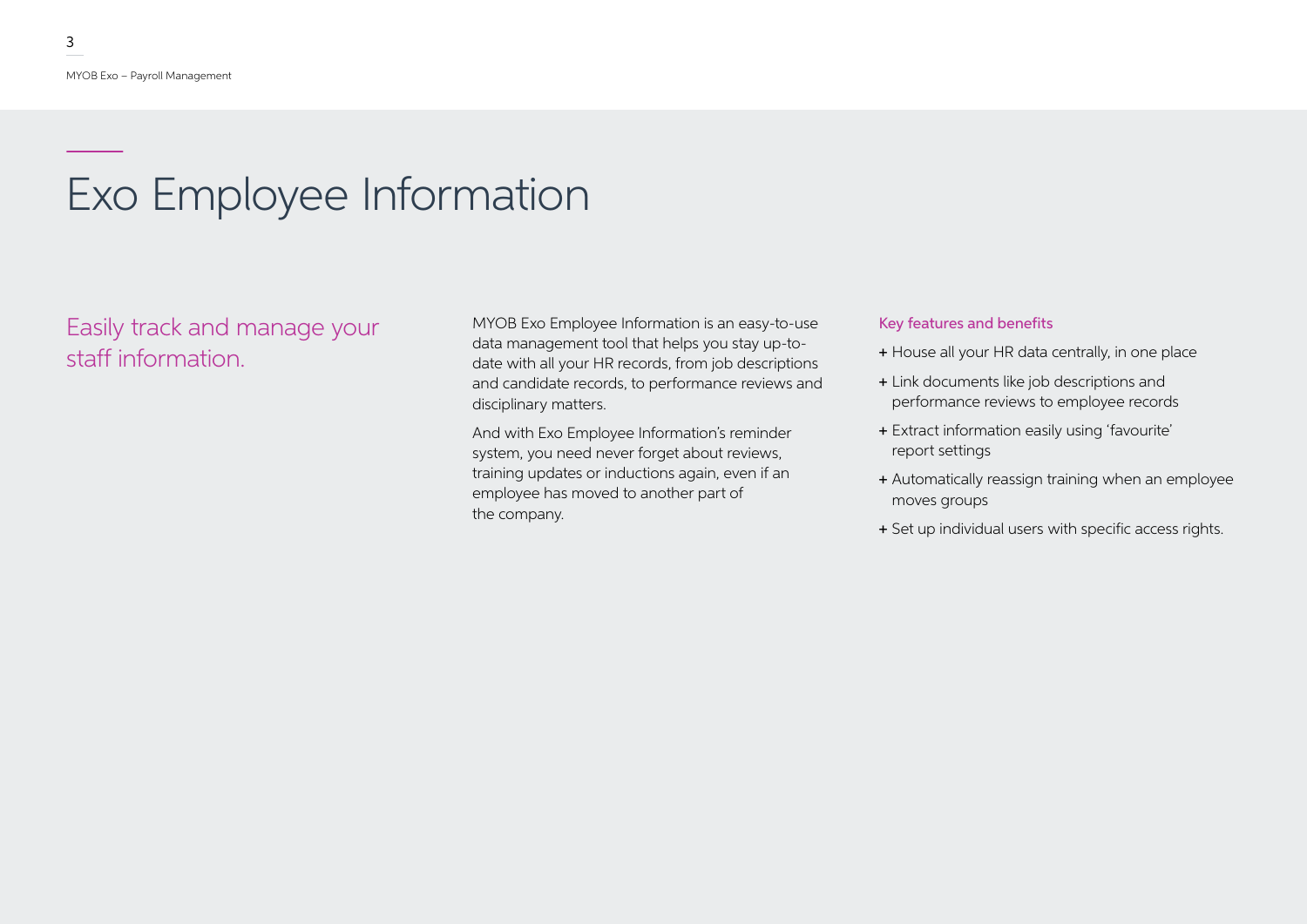## Exo MyStaffInfo

Fully integrated with MYOB Exo Employer Services Payroll, MYOB Employer Services MyStaffInfo allows employees online access to update personal information, receive payslips, manage leave, and enter timesheet data; tasks that would otherwise be managed by an administrative staff member.

MYOB MyStaffInfo empowers your employees to undertake common tasks that have traditionally placed increased workloads onto the administration team. A web-based solution, MYOB MyStaffInfo simplifies basic tasks that employees can manage themselves, without needing a specialist to intervene.

- + Online locator board lets you find employees instantly and check their availability
- + Online timesheets allow staff to enter times wherever they're based
- + Personal information can be managed and updated by employees with password access
- + Managers can view leave entitlements and balances for their teams, and approve or reject leave applications remotely.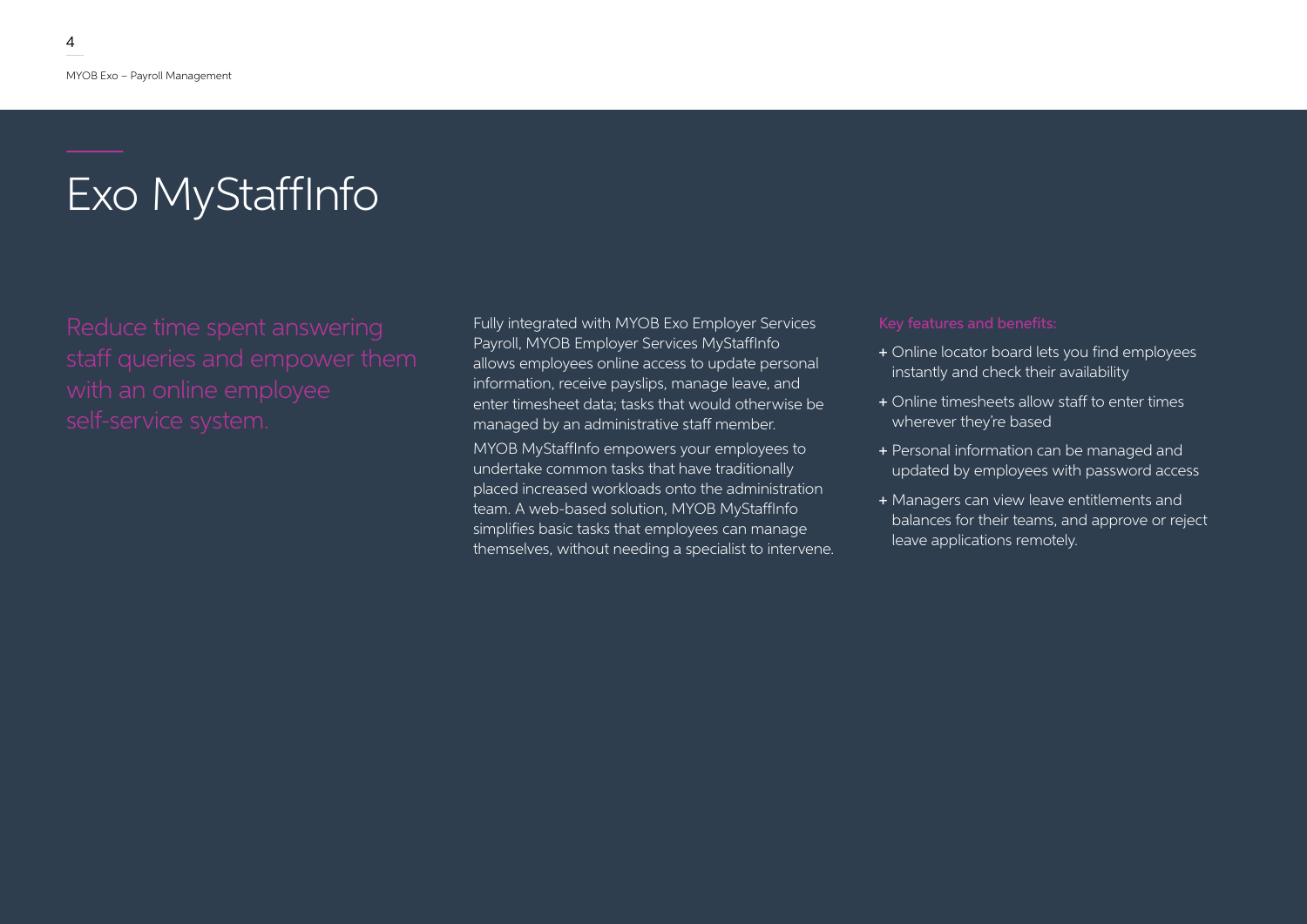## Time and Attendance

A time capture solution that streamlines your payroll.

MYOB Exo Employer Services provides a range of time-capturing applications and devices to help with the management of even the most complex payroll. MYOB Exo Employer Services Time and Attendance module helps maintain an accurate scheduling system, automatically calculating hours worked, relevant loadings, allowances, and more. This data is then shared with Exo Payroll for payroll processing, job costing, cost centre analysis and compliance requirements.

### Key features and benefits

- + Process weekly totals automatically (and transfer to MYOB Exo Payroll)
- + Forecast payroll costs based on rosters
- + Calculate a wide range of allowances
- + Track labour costs
- + View a full history for each employee
- + Use as a single or multi-user system.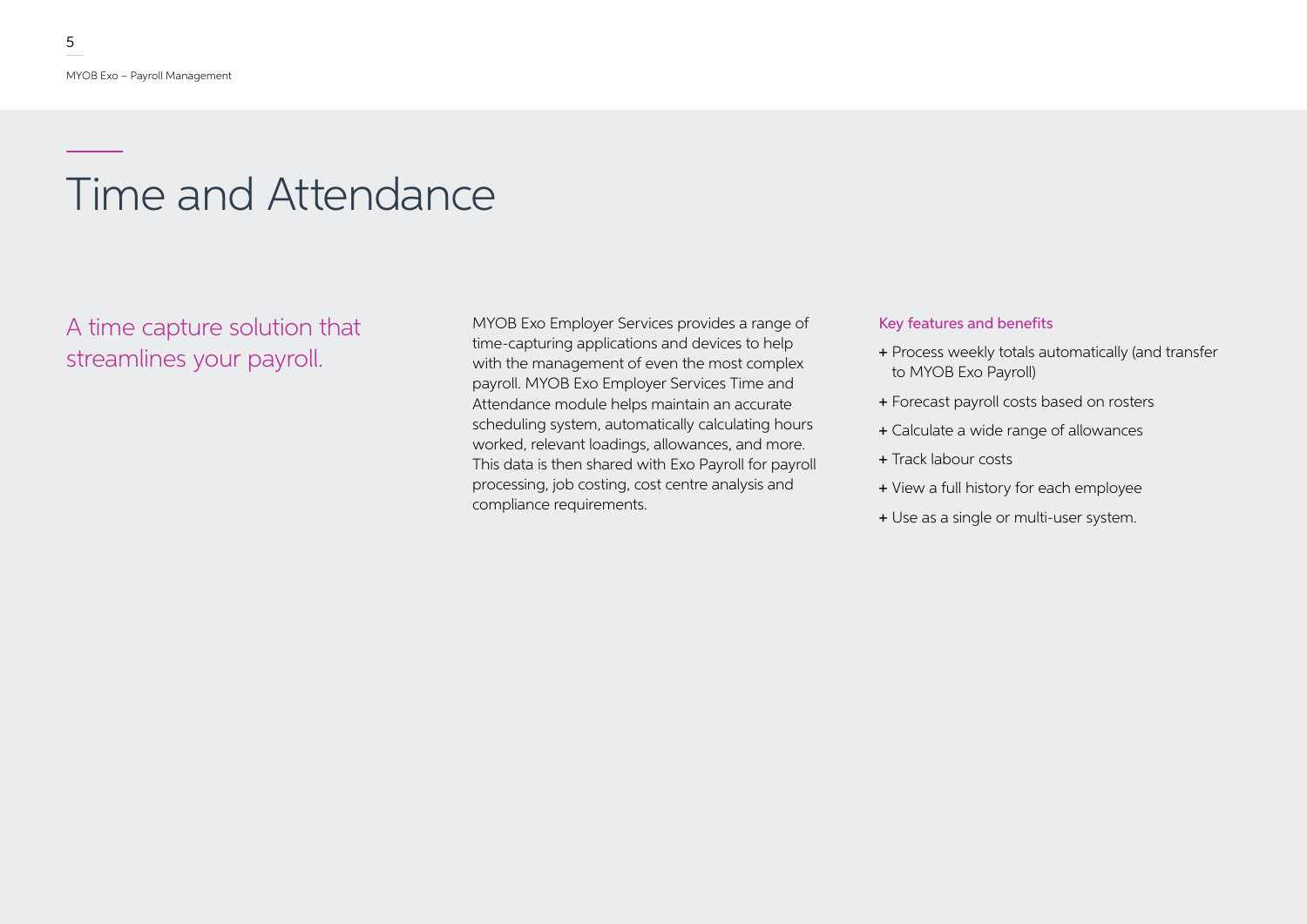## Timesheets

If your company operates across different offices or branches, you'll know that managing the payroll across multiple locations can be slow and laborious. MYOB Exo Timesheet saves your payroll staff hours of time and effort each week. It reduces the timesheet entry workload by processing payroll information from remote sites electronically and feeding that data directly into MYOB Exo Payroll.

- + Single screen, intuitive interface
- + Secure logins allow access by on-site supervisors or employees
- + Create future timesheets
- + Process batches outside of payroll
- + Automatically update leave balances and pay period changes.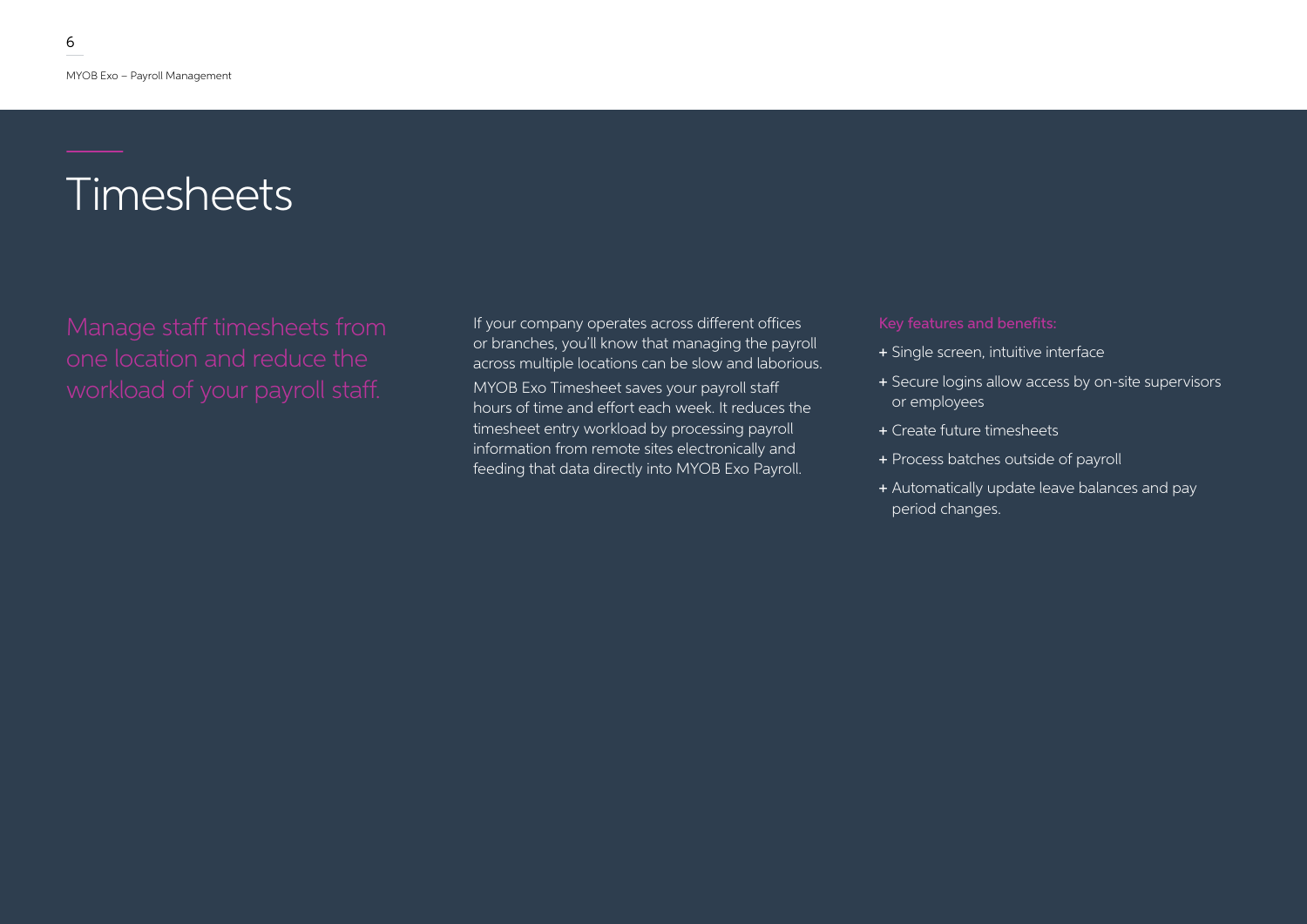## **Timeclocks**

An easier, more accurate solution to capture staff times.

Keeping an accurate track of employee's time has always been a challenge for businesses. Traditionally, employers have used manual punch cards as a way of keeping track of attendance.

The MYOB Exo Employer Services Timeclock includes various methods for employee clocking including biometric (fingerprint) scan, proximity card, magnetic swipe card, and basic keypad entry.

### Key features and benefits

- + Works in all environments, from coal mines to call centres
- + Handles different roles, shifts and tolerances
- + Eliminates 'time theft' by confirming user identity
- + Reduces payroll administration through automated processes
- + Multiple timeclock device operation
- + Industry standard communications (10/100Base-T Ethernet, USB and Host RS232 (3 wire 9600,n,8,1) as standard
- + Employee identification options include Biometric scan, Proximity card, Magnetic Swipe card and basic Keypad entry.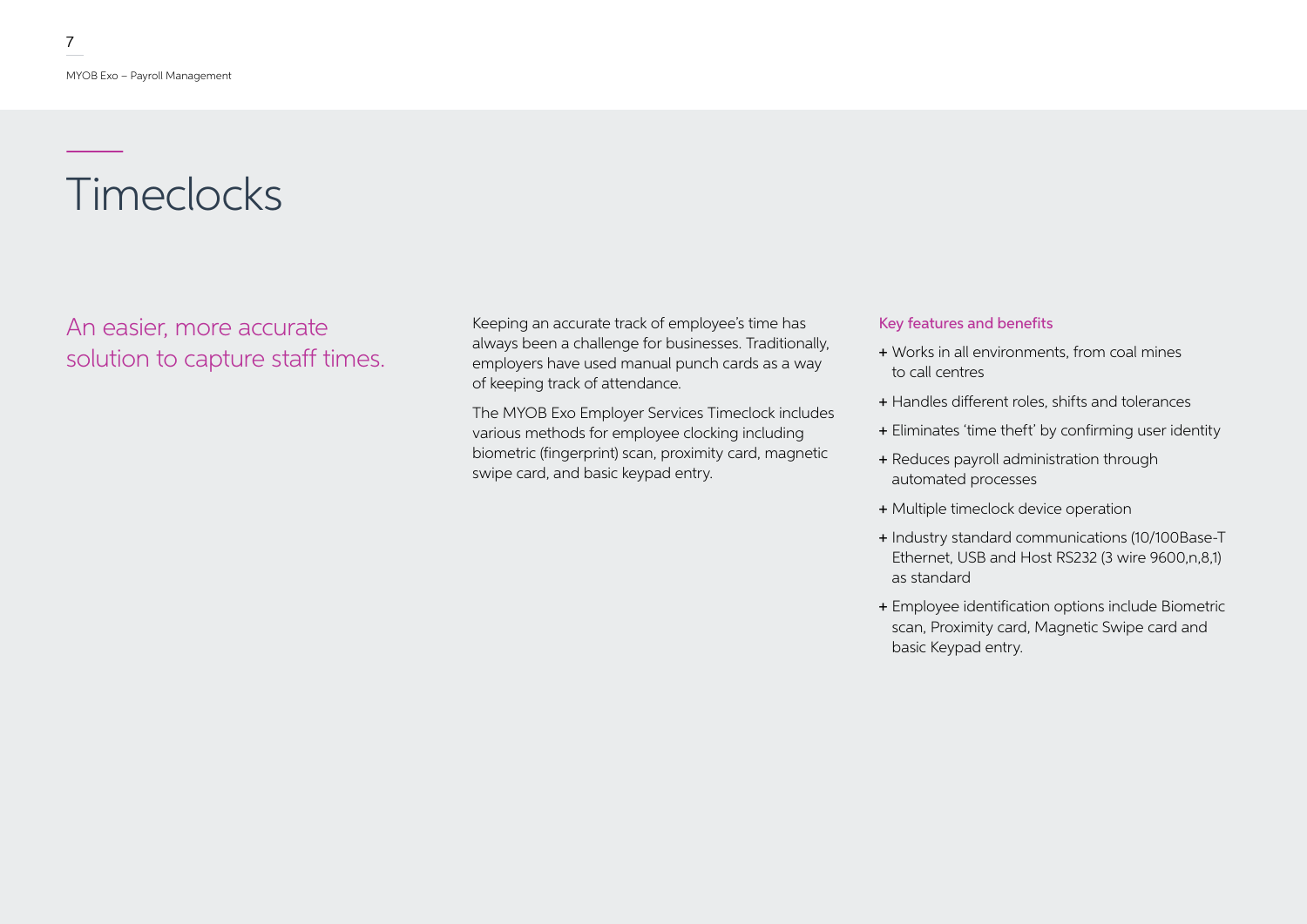## Want to hear about one of our MYOB Exo Business success stories?

Established in Germany in the 1870s, Hellmann Worldwide Logistics now employs over 19,000 people in 157 countries.

It offers freight solutions for all types of freight travelling via road, rail, air and sea alongside warehousing and eCommerce services.

### The Problem

### Losing time and money

Hellman's New Zealand operation, with 100 staff across three locations, needed a more effective way to manage timesheets and payroll. Payroll efficiency was being hampered by paper timesheets, the need to manually check for errors leading to an unsatisfactory level of speed, accuracy and flexibility.

Hellman Logistics also wanted to safe guard against the unfortunate reality of timesheet fraud, where employees are dishonest about the number of hours worked and 'buddy punching', in which a colleague clocks in or out for an absent co-worker.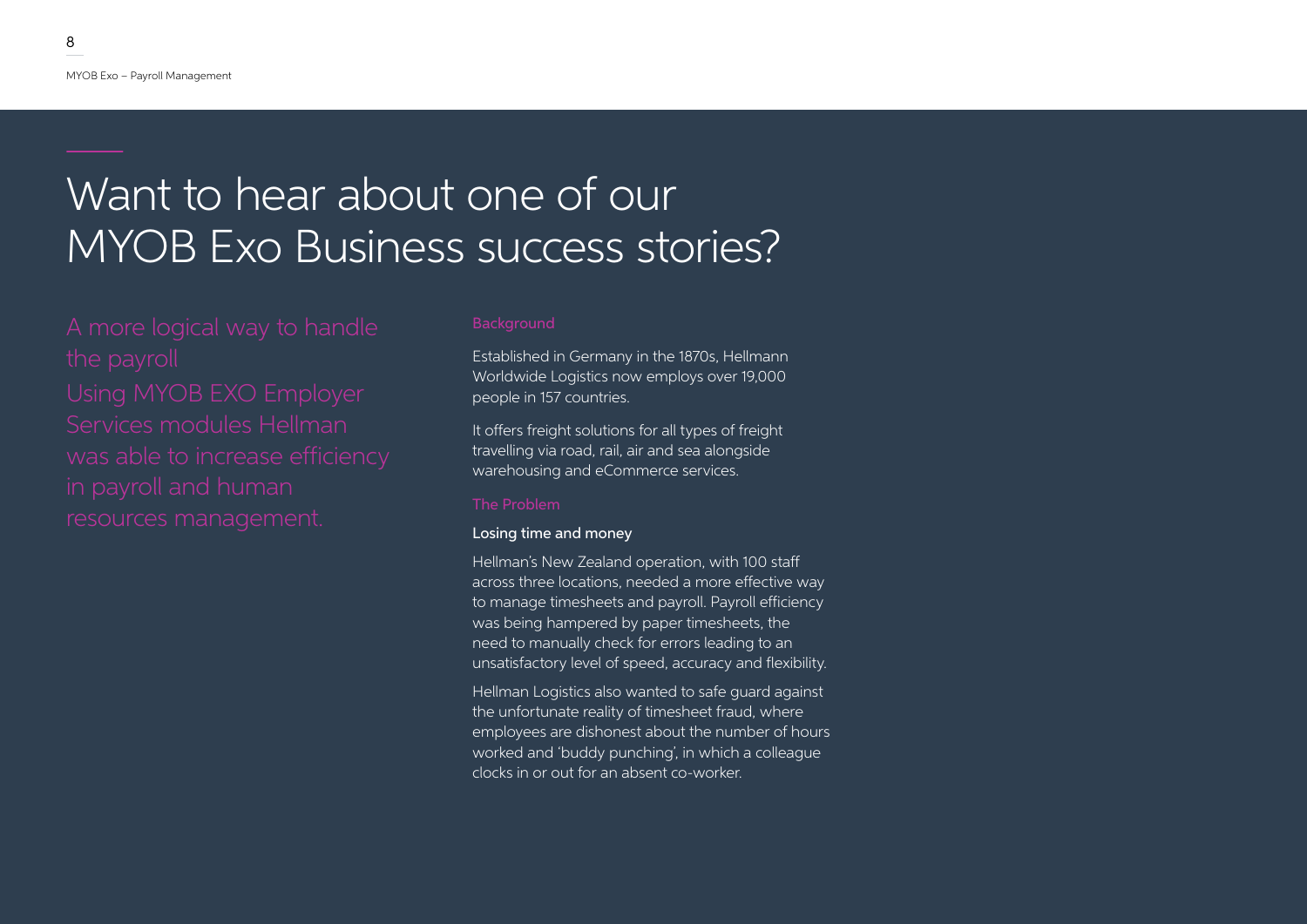### Making sure payday comes on time

"In addition to MYOB Advanced Business, the Exo – Employer Services solution is a vital component of our operations," says Payroll Accountant, Poko Paitai-Barnett.

"It ensures everyone gets paid properly and on time, while the new Bundy Bio-Metric time clocks ensure the payroll data is honest through fingerprint scanning for clocking in and out."

Implementing fingerprint scanning was an easy way to mitigate the risk of timesheets being fudge, while reducing paperwork and double handling.

### The future looks bright with greater visibility

Having to manage multiple cost centres, broken down into departments and sub-departments, the company requires quick visibility across all cost centres.

"The data we get out of payroll is crucial for managing our cost centres and that people are taking their leave correctly through the year," says Paitai-Barnett. "We can monitor department performance and even individuals if required. It's easy to extract the data that we can then manipulate to produce specific reports. Management finds this valuable to determine cost-effectiveness."

Exo's automated, accurate data feeds mean that less time is spent manually checking for errors.

Paperwork has almost been eliminated. The system also offers the flexibility to respond quickly to changing customer needs.

"Scheduling exceptions have to be done at short notice," Paitai-Barnett says. "You never know when it's going to change, depending on how busy you are. We have to bring in extra staff, put on extra shifts, to handle busy times like the Christmas season. The Exo system enables us to easily make scheduling changes ourselves."